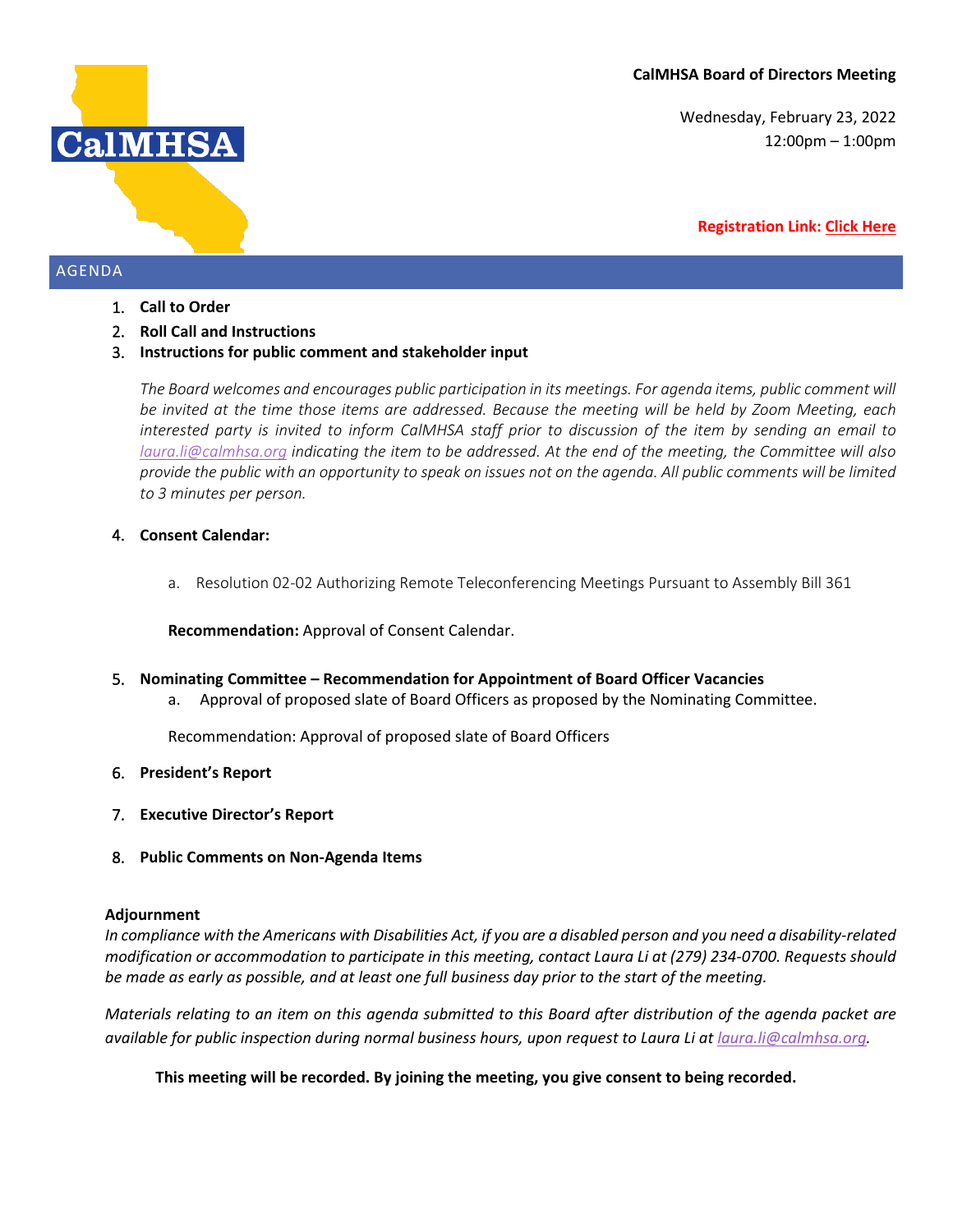# CALIFORNIA MENTAL HEALTH SERVICES AUTHORITY

### Resolution No. 22-02

## RESOLUTION AUTHORIZING REMOTE TELECONFERENCING MEETINGS OF THE BOARD OF DIRECTORS AND BOARD COMMITTEES PURSUANT TO ASSEMBLY BILL 361

**WHEREAS,** the California Mental Health Services Authority ("CalMHSA") is a local government agency subject to the Ralph M. Brown Act; and

**WHEREAS,** pursuant to Government Code section 54953(e) as amended by Assembly Bill 361, CalMHSA's Board of Directors and its committees may use teleconferencing and videoconferencing to conduct Board and committee meetings, and may do so without complying with the requirements of Government Code section 54953(b)(3), subject to certain conditions; and

**WHEREAS**, one condition that would allow CalMHSA to use teleconferencing and videoconferencing to conduct Board and committee meetings, without complying with the requirements of Government Code section 54953(b)(3), occurs when a meeting is held during a proclaimed state of emergency, and state or local officials have imposed or recommended measures to promote social distancing; and

**WHEREAS**, pursuant to Executive Order N-03-21, the Governor of California proclaimed a state of emergency on March 4, 2021, and has subsequently extended the state of emergency through Executive Orders N-21-21, -12-21 and N-17-21 through March 31, 2022; and

**WHEREAS**, state agencies such as Cal/OSHA and the California Department of Public Health and local agencies such as the Departments of Public Health in the City and County of San Francisco, the County of Los Angeles, and Sacramento County have either imposed or recommended measures to promote social distancing; and

**WHEREAS**, it would be safe, beneficial and efficient for the public and for CalMHSA to use teleconferencing and videoconferencing to conduct Board and committee meetings without complying with the requirements of Government Code section 54953(b)(3).

**NOW, THEREFORE, BE IT RESOLVED** that the Recitals set forth above are true and correct and are incorporated into this Resolution by reference; and

**BE IT FURTHER RESOLVED** that the CalMHSA Board of Directors and its committees are hereby authorized and directed to take all actions necessary to conduct Board and committee meetings, without complying with the requirements of Government Code section 54953(b)(3) in accordance with Government Code section 54953(e) and other applicable provisions of the Brown Act; and

**BE IT FURTHER RESOLVED** that the CalMHSA Executive Director is hereby authorized and directed to take all actions necessary to carry out the intent and purpose of this Resolution; and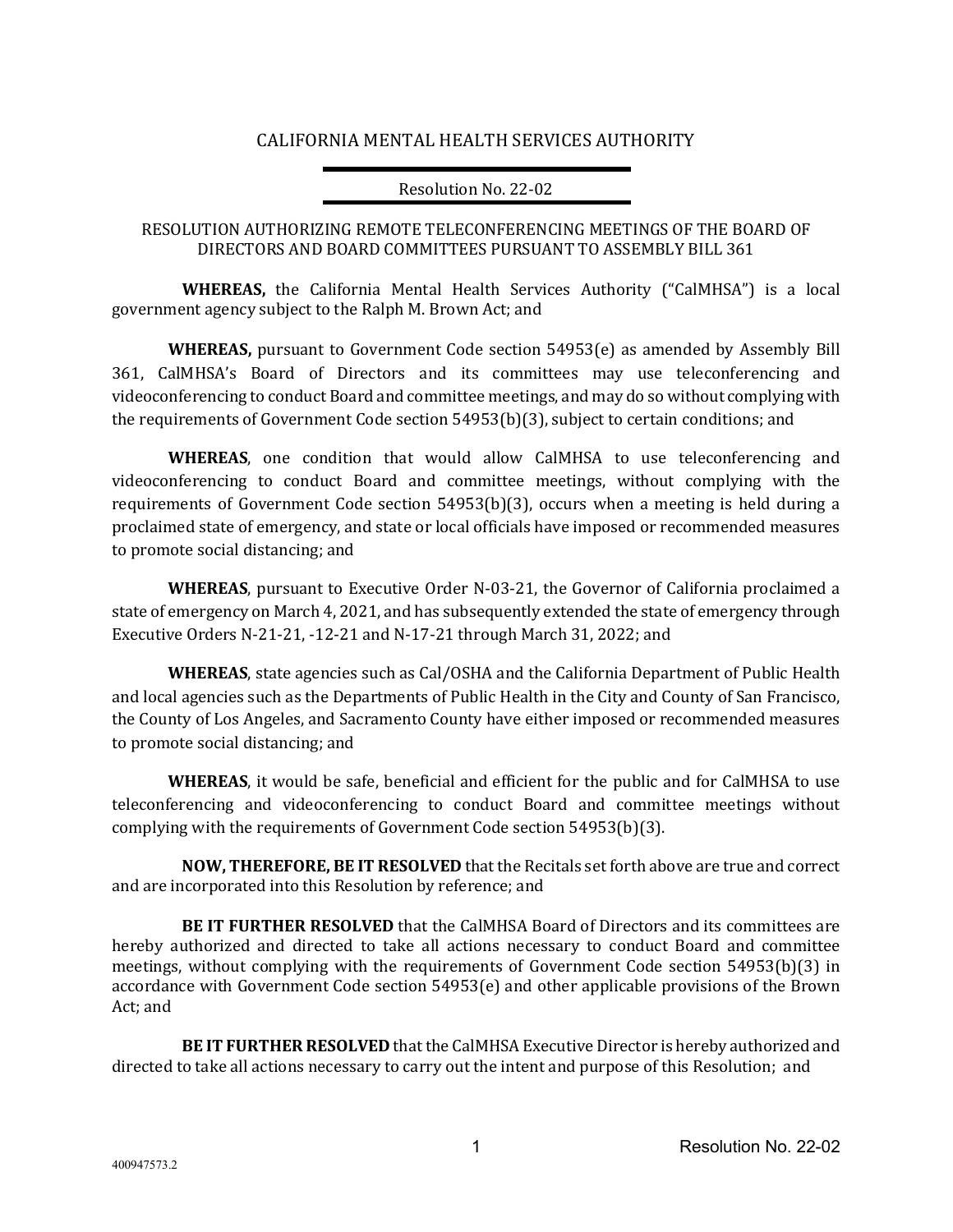**BE IT FURTHER RESOLVED** that this Resolution shall take effect immediately upon its adoption and shall be effective until the earlier of: (i) 30 days from the date of the adoption of this Resolution, or (ii) such time as the Board of Directors adopts a subsequent resolution to continue to teleconference without complying with the requirements of Government Code section 54953(b)(3) in accordance with Government Code section 54953(e)(3); and

**BE IT FURTHER RESOLVED** that the Board of Directors of CalMHSA hereby ratifies and approves any and all actions taken by the Executive Director, or her designee, prior to the adoption of this resolution, to effectuate the purposes of this Resolution.

**PASSED AND ADOPTED** by the Board of Directors of the California Mental Health Services Authority on February 23, 2022:

> Luke Bergmann VICE PRESIDENT

ATTEST:

 $\overline{\phantom{a}}$ Laura Li, CalMHSA Chief Administrative Officer